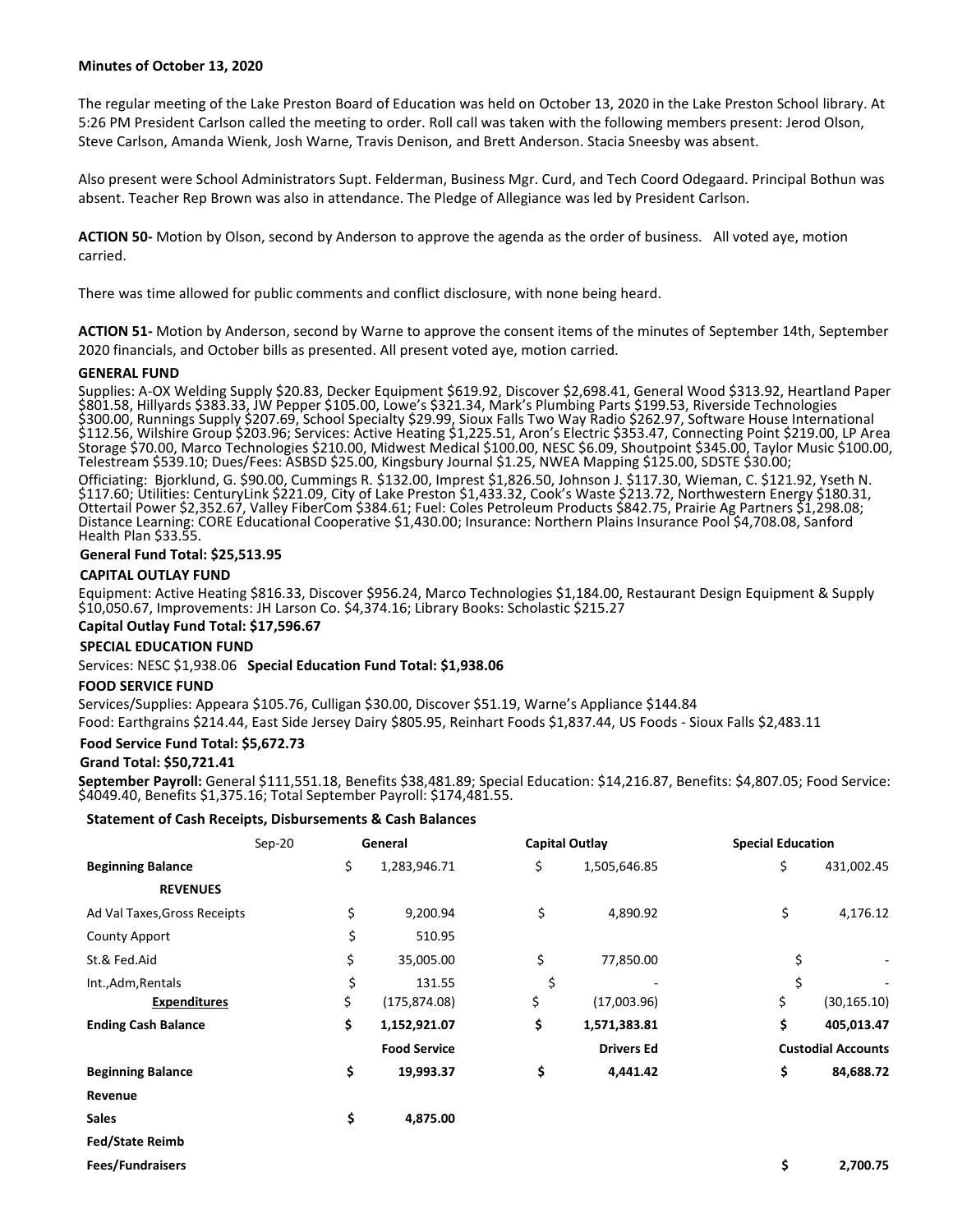| <b>Expenditures</b>        | (13.108.35) |          | (4,468.85) |
|----------------------------|-------------|----------|------------|
| <b>Ending Cash Balance</b> | 11.760.02   | 4.441.42 | 82,920.62  |

# **Review/Discussion**

Superintendent Felderman presented eleven board policy adjustments that he sent out to the policy committee for their input prior to this meeting. The proposed policy updates are: Student Rights & Responsibilities, Student Absences & Excuses, Student Conduct, Student Conduct on Buses, Dangerous Weapons in School, Student Discipline, Law Enforcement & DSS Interview, Teaching About Controversial Issues, Student Absences & Excuses, Law Enforcement & DSS Interview, and Student Suspension & Expulsion which included updated sample letters of Notice of Hearing, Hearing Waiver, Findings of Facts, Notice SPED to Parents, and Procedures. Discussion on the Student Conduct on Busses Policy was held, with the board asking for more time to review this policy. Felderman suggested striking that out until the next meeting.

Felderman then presented information on the close contact quarantine protocol for students. He stated that we are doing really well so far with parents being cautious not to send their children to school when they are in doubt of their symptoms or exposure. He asked to board to review the following four options for adjusting the current protocol for **non-household** close contact of Covid-19 for district students. Household close contacts would be required to adhere by the 14-day quarantine as per current protocol.

Option one: Close contacts are encouraged to follow the DOH recommendation to quarantine for 14 days from the time of exposure. However, parents have the option to send the child back to school 5 calendar days from the time of exposure if the child is symptom-free. Option two: Close contacts are encouraged to follow the DOH recommendation to quarantine for 14 days from the time of exposure. However, parents have the option to send the child back to school 7 calendar days from the time of exposure if the child is symptom-free. Option three: Close contacts are encouraged to follow the DOH recommendation to quarantine for 14 days from the time of exposure, which is the current practice for the district. Or, option four: Close contacts are encouraged to follow the DOH recommendation to quarantine for 14 days from the time of exposure. However, parents have the option to send the child back to school if the child is symptom-free.

In each option, close contacts would be required to wear masks and social distance as permitted throughout the school day if they return to school prior to the end of the DOH recommended 14-day quarantine timeframe. Felderman stated that he felt option one would allow enough time for symptoms to present themselves as per the recent data. And that is what he would recommend if asked.

Felderman then made recommendations to the board regarding Covid relief fund spending. He listed several items that the district has already purchased including PPE, sanitizers, cleaning supplies, distance learning education, and equipment. He listed a number of other items he felt were relevant to COVID-19 spending including: Red Cat audio systems, Trident cleaning companions, Main gym HVAC with air purification system, Mini bus, and a hazard pay bonus for contracted employees. Felderman noted that there would not be enough funds to cover both the HVAC and Minibus, so the board would need to choose which one would meet the needs of the district.

Then Supt Felderman presented quotes for an outdoor display sign to replace the outdated sign on Highway 14. The quotes for three different types of displays ranging in price from \$30, 559 to \$44,546. With the price quotes in hand, the board questioned the need for the sign, especially at that location. Board members Carlson and Denison both raised the concern for student safety as drivers may be reading the sign rather than concentrating on the crosswalk right by the school building. Olson added that there may be better ways to promote the district. The board decided that they would not pursue replacing the sign at that location.

# **New Business**

**ACTION 52-** Motion by Warne, second by Denison to approve the policy adjustments as read with the exception of the school bus student conduct policy that should be re-visited at the next meeting. All present voted aye, motion carried.

**ACTION 53–** Motion by Anderson, second by Wienk to accept option one of the student non-household close contact protocol and giving the Superintendent the ability to adjust the plan as needed. All voted aye, motion carried.

NESC report was presented by Member Olson. Much of the meeting involved the application process and selection of a new NESC Director to replace the current Director Aberle. Business Manager Curd informed the board that she had received notification from the State that the District has met the teacher compensation accountability target and is in compliance with the